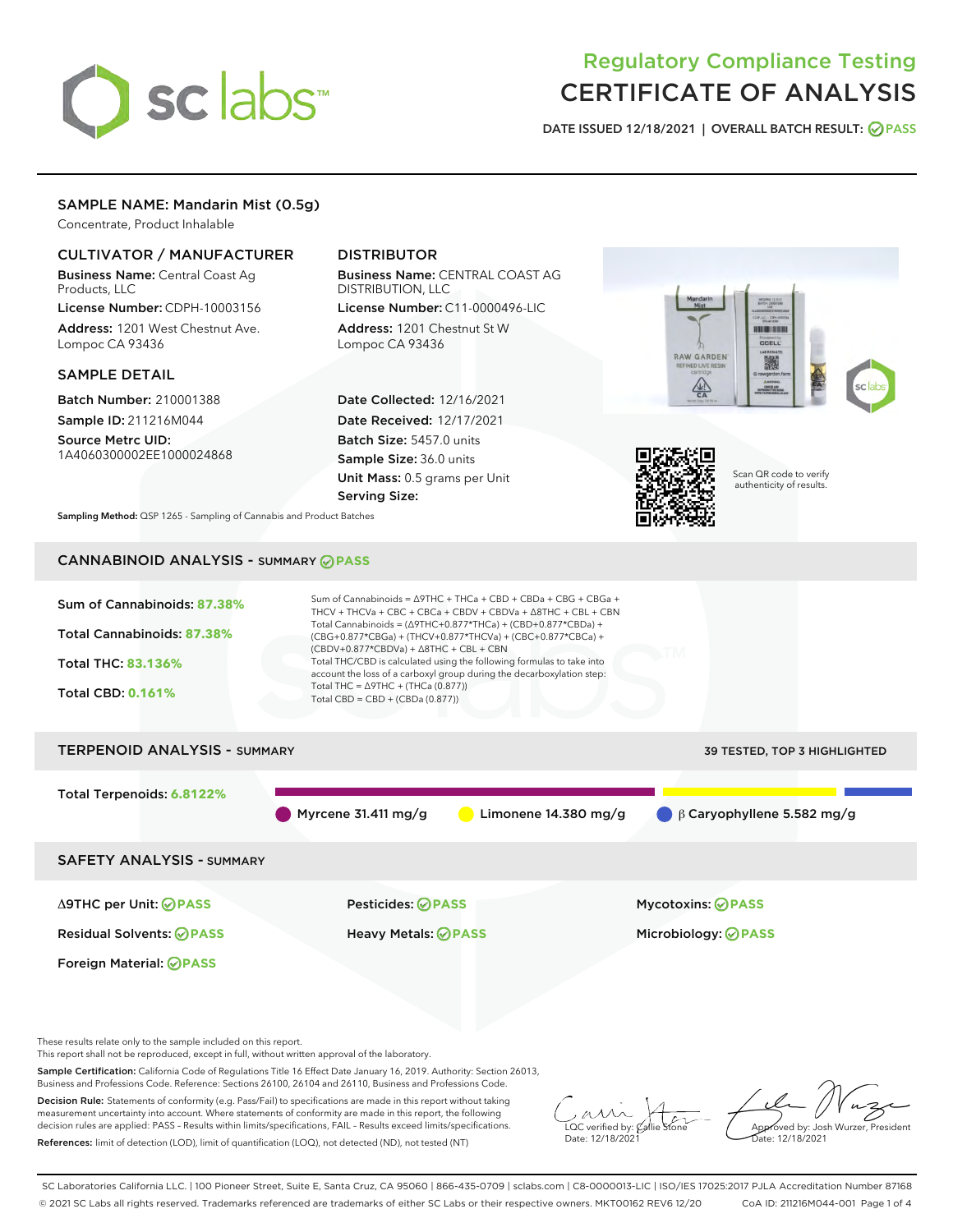



MANDARIN MIST (0.5G) | DATE ISSUED 12/18/2021 | OVERALL BATCH RESULT: 2 PASS

### CANNABINOID TEST RESULTS - 12/17/2021 2 PASS

Tested by high-performance liquid chromatography with diode-array detection (HPLC-DAD). **Method:** QSP 1157 - Analysis of Cannabinoids by HPLC-DAD

#### TOTAL CANNABINOIDS: **87.38%**

Total Cannabinoids (Total THC) + (Total CBD) + (Total CBG) + (Total THCV) + (Total CBC) + (Total CBDV) + ∆8THC + CBL + CBN

TOTAL THC: **83.136%** Total THC (∆9THC+0.877\*THCa)

TOTAL CBD: **0.161%**

Total CBD (CBD+0.877\*CBDa)

TOTAL CBG: 3.485% Total CBG (CBG+0.877\*CBGa)

TOTAL THCV: 0.35% Total THCV (THCV+0.877\*THCVa)

TOTAL CBC: ND Total CBC (CBC+0.877\*CBCa)

TOTAL CBDV: ND Total CBDV (CBDV+0.877\*CBDVa)

| <b>COMPOUND</b>            | LOD/LOQ<br>(mg/g) | <b>MEASUREMENT</b><br><b>UNCERTAINTY</b><br>(mg/g) | <b>RESULT</b><br>(mg/g) | <b>RESULT</b><br>(%) |
|----------------------------|-------------------|----------------------------------------------------|-------------------------|----------------------|
| <b>A9THC</b>               | 0.06/0.26         | ±28.599                                            | 831.36                  | 83.136               |
| <b>CBG</b>                 | 0.06 / 0.19       | ±1.373                                             | 34.85                   | 3.485                |
| <b>THCV</b>                | 0.1 / 0.2         | ±0.17                                              | 3.5                     | 0.35                 |
| <b>CBD</b>                 | 0.07/0.29         | ±0.075                                             | 1.61                    | 0.161                |
| <b>CBN</b>                 | 0.1/0.3           | ±0.08                                              | 1.3                     | 0.13                 |
| $\triangle$ 8THC           | 0.1/0.4           | ±0.10                                              | 1.2                     | 0.12                 |
| <b>THCa</b>                | 0.05/0.14         | N/A                                                | <b>ND</b>               | <b>ND</b>            |
| <b>THCVa</b>               | 0.07/0.20         | N/A                                                | <b>ND</b>               | <b>ND</b>            |
| <b>CBDa</b>                | 0.02/0.19         | N/A                                                | <b>ND</b>               | <b>ND</b>            |
| <b>CBDV</b>                | 0.04 / 0.15       | N/A                                                | <b>ND</b>               | <b>ND</b>            |
| <b>CBDVa</b>               | 0.03/0.53         | N/A                                                | <b>ND</b>               | <b>ND</b>            |
| <b>CBGa</b>                | 0.1 / 0.2         | N/A                                                | <b>ND</b>               | <b>ND</b>            |
| <b>CBL</b>                 | 0.06 / 0.24       | N/A                                                | <b>ND</b>               | <b>ND</b>            |
| <b>CBC</b>                 | 0.2 / 0.5         | N/A                                                | <b>ND</b>               | <b>ND</b>            |
| <b>CBCa</b>                | 0.07/0.28         | N/A                                                | <b>ND</b>               | <b>ND</b>            |
| <b>SUM OF CANNABINOIDS</b> |                   |                                                    | 873.8 mg/g              | 87.38%               |

#### **UNIT MASS: 0.5 grams per Unit**

| ∆9THC per Unit                         | 1120 per-package limit | 415.68 mg/unit | <b>PASS</b> |
|----------------------------------------|------------------------|----------------|-------------|
| <b>Total THC per Unit</b>              |                        | 415.68 mg/unit |             |
| <b>CBD</b> per Unit                    |                        | $0.80$ mg/unit |             |
| <b>Total CBD per Unit</b>              |                        | $0.80$ mg/unit |             |
| <b>Sum of Cannabinoids</b><br>per Unit |                        | 436.9 mg/unit  |             |
| <b>Total Cannabinoids</b><br>per Unit  |                        | 436.9 mg/unit  |             |

| <b>COMPOUND</b>         | LOD/LOQ<br>(mg/g) | ASUREIVI<br><b>UNCERTAINTY</b><br>(mg/g) | <b>RESULT</b><br>(mg/g)                         | <b>RESULT</b><br>$(\%)$ |
|-------------------------|-------------------|------------------------------------------|-------------------------------------------------|-------------------------|
| <b>Myrcene</b>          | 0.008 / 0.025     | ±0.4052                                  | 31.411                                          | 3.1411                  |
| Limonene                | 0.005 / 0.016     | ±0.2056                                  | 14.380                                          | 1.4380                  |
| $\beta$ Caryophyllene   | 0.004 / 0.012     | ±0.1987                                  | 5.582                                           | 0.5582                  |
| $\alpha$ Pinene         | 0.005 / 0.017     | ±0.0301                                  | 3.496                                           | 0.3496                  |
| Ocimene                 | 0.011 / 0.038     | ±0.1083                                  | 3.374                                           | 0.3374                  |
| $\beta$ Pinene          | 0.004 / 0.014     | ±0.0311                                  | 2.702                                           | 0.2702                  |
| Linalool                | 0.009/0.032       | ±0.0812                                  | 2.137                                           | 0.2137                  |
| $\alpha$ Humulene       | 0.009 / 0.029     | ±0.0421                                  | 1.311                                           | 0.1311                  |
| Terpinolene             | 0.008 / 0.026     | ±0.0208                                  | 1.015                                           | 0.1015                  |
| Fenchol                 | 0.010 / 0.034     | ±0.0296                                  | 0.765                                           | 0.0765                  |
| Terpineol               | 0.016 / 0.055     | ±0.0301                                  | 0.491                                           | 0.0491                  |
| trans-β-Farnesene       | 0.008 / 0.025     | ±0.0148                                  | 0.417                                           | 0.0417                  |
| Camphene                | 0.005 / 0.015     | ±0.0035                                  | 0.308                                           | 0.0308                  |
| <b>Borneol</b>          | 0.005 / 0.016     | ±0.0063                                  | 0.150                                           | 0.0150                  |
| Fenchone                | 0.009 / 0.028     | ±0.0030                                  | 0.104                                           | 0.0104                  |
| Guaiol                  | 0.009 / 0.030     | ±0.0039                                  | 0.082                                           | 0.0082                  |
| <b>Nerolidol</b>        | 0.009 / 0.028     | ±0.0038                                  | 0.060                                           | 0.0060                  |
| $\alpha$ Cedrene        | 0.005 / 0.016     | ±0.0016                                  | 0.054                                           | 0.0054                  |
| Valencene               | 0.009 / 0.030     | ±0.0037                                  | 0.054                                           | 0.0054                  |
| $\gamma$ Terpinene      | 0.006 / 0.018     | ±0.0007                                  | 0.043                                           | 0.0043                  |
| Citronellol             | 0.003 / 0.010     | ±0.0021                                  | 0.043                                           | 0.0043                  |
| $\alpha$ Phellandrene   | 0.006 / 0.020     | ±0.0005                                  | 0.040                                           | 0.0040                  |
| $\alpha$ Bisabolol      | 0.008 / 0.026     | ±0.0019                                  | 0.035                                           | 0.0035                  |
| $\alpha$ Terpinene      | 0.005 / 0.017     | ±0.0005                                  | 0.031                                           | 0.0031                  |
| 3 Carene                | 0.005 / 0.018     | ±0.0003                                  | 0.023                                           | 0.0023                  |
| Geraniol                | 0.002 / 0.007     | ±0.0006                                  | 0.014                                           | 0.0014                  |
| p-Cymene                | 0.005 / 0.016     | N/A                                      | <loq< th=""><th><loq< th=""></loq<></th></loq<> | <loq< th=""></loq<>     |
| Sabinene Hydrate        | 0.006 / 0.022     | N/A                                      | <loq< th=""><th><loq< th=""></loq<></th></loq<> | <loq< th=""></loq<>     |
| Caryophyllene<br>Oxide  | 0.010 / 0.033     | N/A                                      | <loq< th=""><th><loq< th=""></loq<></th></loq<> | <loq< th=""></loq<>     |
| Sabinene                | 0.004 / 0.014     | N/A                                      | <b>ND</b>                                       | ND                      |
| Eucalyptol              | 0.006 / 0.018     | N/A                                      | ND                                              | ND                      |
| (-)-Isopulegol          | 0.005 / 0.016     | N/A                                      | ND                                              | ND                      |
| Camphor                 | 0.006 / 0.019     | N/A                                      | ND                                              | ND                      |
| Isoborneol              | 0.004 / 0.012     | N/A                                      | ND                                              | ND                      |
| Menthol                 | 0.008 / 0.025     | N/A                                      | ND                                              | ND                      |
| Nerol                   | 0.003 / 0.011     | N/A                                      | ND                                              | ND                      |
| $R-(+)$ -Pulegone       | 0.003 / 0.011     | N/A                                      | ND                                              | ND                      |
| <b>Geranyl Acetate</b>  | 0.004 / 0.014     | N/A                                      | ND                                              | ND                      |
| Cedrol                  | 0.008 / 0.027     | N/A                                      | <b>ND</b>                                       | ND                      |
| <b>TOTAL TERPENOIDS</b> |                   |                                          | 68.122 mg/g                                     | 6.8122%                 |

SC Laboratories California LLC. | 100 Pioneer Street, Suite E, Santa Cruz, CA 95060 | 866-435-0709 | sclabs.com | C8-0000013-LIC | ISO/IES 17025:2017 PJLA Accreditation Number 87168 © 2021 SC Labs all rights reserved. Trademarks referenced are trademarks of either SC Labs or their respective owners. MKT00162 REV6 12/20 CoA ID: 211216M044-001 Page 2 of 4

# TERPENOID TEST RESULTS - 12/18/2021

Terpene analysis utilizing gas chromatography-flame ionization detection (GC-FID). **Method:** QSP 1192 - Analysis of Terpenoids by GC-FID

MEACUREMENT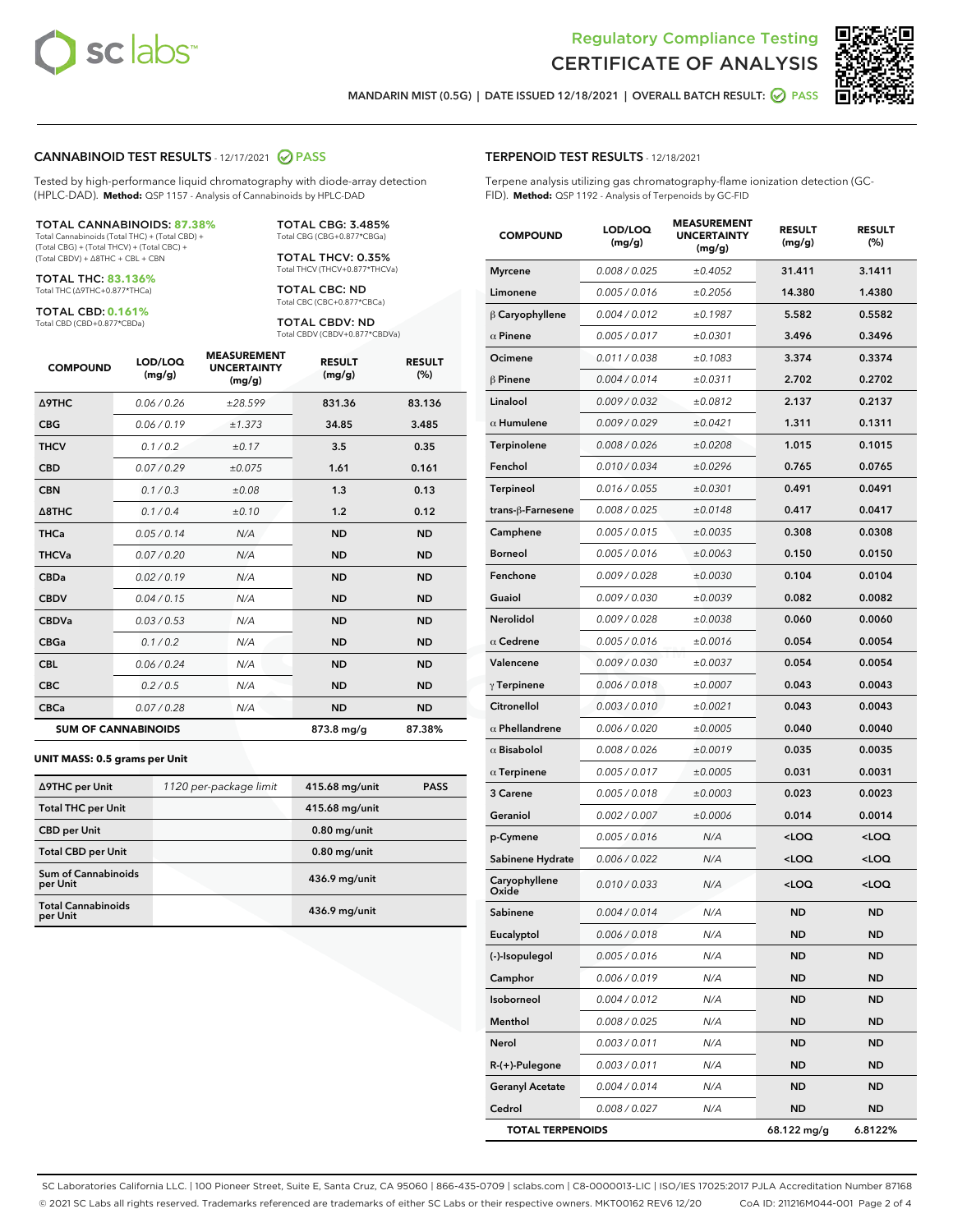



MANDARIN MIST (0.5G) | DATE ISSUED 12/18/2021 | OVERALL BATCH RESULT:  $\bigcirc$  PASS

# CATEGORY 1 PESTICIDE TEST RESULTS - 12/18/2021 @ PASS

Pesticide and plant growth regulator analysis utilizing high-performance liquid chromatography-mass spectrometry (HPLC-MS) or gas chromatography-mass spectrometry (GC-MS). \*GC-MS utilized where indicated. **Method:** QSP 1212 - Analysis of Pesticides and Mycotoxins by LC-MS or QSP 1213 - Analysis of Pesticides by GC-MS

| <b>COMPOUND</b>             | LOD/LOQ<br>$(\mu g/g)$ | <b>ACTION</b><br><b>LIMIT</b><br>$(\mu g/g)$ | <b>MEASUREMENT</b><br><b>UNCERTAINTY</b><br>$(\mu g/g)$ | <b>RESULT</b><br>$(\mu g/g)$ | <b>RESULT</b> |
|-----------------------------|------------------------|----------------------------------------------|---------------------------------------------------------|------------------------------|---------------|
| Aldicarb                    | 0.03 / 0.08            | $\ge$ LOD                                    | N/A                                                     | <b>ND</b>                    | <b>PASS</b>   |
| Carbofuran                  | 0.02/0.05              | $>$ LOD                                      | N/A                                                     | <b>ND</b>                    | <b>PASS</b>   |
| Chlordane*                  | 0.03 / 0.08            | $\ge$ LOD                                    | N/A                                                     | <b>ND</b>                    | <b>PASS</b>   |
| Chlorfenapyr*               | 0.03/0.10              | $\ge$ LOD                                    | N/A                                                     | <b>ND</b>                    | <b>PASS</b>   |
| Chlorpyrifos                | 0.02 / 0.06            | $\ge$ LOD                                    | N/A                                                     | <b>ND</b>                    | <b>PASS</b>   |
| Coumaphos                   | 0.02 / 0.07            | $\ge$ LOD                                    | N/A                                                     | <b>ND</b>                    | <b>PASS</b>   |
| Daminozide                  | 0.02/0.07              | $>$ LOD                                      | N/A                                                     | <b>ND</b>                    | <b>PASS</b>   |
| <b>DDVP</b><br>(Dichlorvos) | 0.03/0.09              | $\ge$ LOD                                    | N/A                                                     | <b>ND</b>                    | <b>PASS</b>   |
| Dimethoate                  | 0.03 / 0.08            | $\ge$ LOD                                    | N/A                                                     | <b>ND</b>                    | <b>PASS</b>   |
| Ethoprop(hos)               | 0.03/0.10              | $>$ LOD                                      | N/A                                                     | <b>ND</b>                    | <b>PASS</b>   |
| Etofenprox                  | 0.02 / 0.06            | $\ge$ LOD                                    | N/A                                                     | <b>ND</b>                    | <b>PASS</b>   |
| Fenoxycarb                  | 0.03 / 0.08            | $\ge$ LOD                                    | N/A                                                     | <b>ND</b>                    | <b>PASS</b>   |
| Fipronil                    | 0.03/0.08              | $\ge$ LOD                                    | N/A                                                     | <b>ND</b>                    | <b>PASS</b>   |
| Imazalil                    | 0.02 / 0.06            | $\ge$ LOD                                    | N/A                                                     | <b>ND</b>                    | <b>PASS</b>   |
| <b>Methiocarb</b>           | 0.02 / 0.07            | $\ge$ LOD                                    | N/A                                                     | <b>ND</b>                    | <b>PASS</b>   |
| Methyl<br>parathion         | 0.03/0.10              | $\ge$ LOD                                    | N/A                                                     | <b>ND</b>                    | <b>PASS</b>   |
| <b>Mevinphos</b>            | 0.03/0.09              | $>$ LOD                                      | N/A                                                     | <b>ND</b>                    | <b>PASS</b>   |
| Paclobutrazol               | 0.02 / 0.05            | $\ge$ LOD                                    | N/A                                                     | <b>ND</b>                    | <b>PASS</b>   |
| Propoxur                    | 0.03/0.09              | $\ge$ LOD                                    | N/A                                                     | <b>ND</b>                    | <b>PASS</b>   |
| Spiroxamine                 | 0.03 / 0.08            | $\ge$ LOD                                    | N/A                                                     | <b>ND</b>                    | <b>PASS</b>   |
| Thiacloprid                 | 0.03/0.10              | $\ge$ LOD                                    | N/A                                                     | <b>ND</b>                    | <b>PASS</b>   |

### CATEGORY 2 PESTICIDE TEST RESULTS - 12/18/2021 @ PASS

| <b>COMPOUND</b>          | LOD/LOQ<br>$(\mu g/g)$ | <b>ACTION</b><br><b>LIMIT</b><br>$(\mu g/g)$ | <b>MEASUREMENT</b><br><b>UNCERTAINTY</b><br>$(\mu g/g)$ | <b>RESULT</b><br>$(\mu g/g)$ | <b>RESULT</b> |
|--------------------------|------------------------|----------------------------------------------|---------------------------------------------------------|------------------------------|---------------|
| Abamectin                | 0.03/0.10              | 0.1                                          | N/A                                                     | <b>ND</b>                    | <b>PASS</b>   |
| Acephate                 | 0.02/0.07              | 0.1                                          | N/A                                                     | <b>ND</b>                    | <b>PASS</b>   |
| Acequinocyl              | 0.02/0.07              | 0.1                                          | N/A                                                     | <b>ND</b>                    | <b>PASS</b>   |
| Acetamiprid              | 0.02/0.05              | 0.1                                          | N/A                                                     | <b>ND</b>                    | <b>PASS</b>   |
| Azoxystrobin             | 0 02 / 0 07            | 0.1                                          | N/A                                                     | <b>ND</b>                    | <b>PASS</b>   |
| <b>Bifenazate</b>        | 0.01/0.04              | 0.1                                          | N/A                                                     | <b>ND</b>                    | <b>PASS</b>   |
| <b>Bifenthrin</b>        | 0.02 / 0.05            | 3                                            | N/A                                                     | <b>ND</b>                    | <b>PASS</b>   |
| <b>Boscalid</b>          | 0.03/0.09              | 0.1                                          | N/A                                                     | <b>ND</b>                    | <b>PASS</b>   |
| Captan                   | 0.19/0.57              | 0.7                                          | N/A                                                     | <b>ND</b>                    | <b>PASS</b>   |
| Carbaryl                 | 0.02/0.06              | 0.5                                          | N/A                                                     | <b>ND</b>                    | <b>PASS</b>   |
| Chlorantranilip-<br>role | 0.04/0.12              | 10                                           | N/A                                                     | <b>ND</b>                    | <b>PASS</b>   |
| Clofentezine             | 0.03/0.09              | 0.1                                          | N/A                                                     | <b>ND</b>                    | <b>PASS</b>   |

# CATEGORY 2 PESTICIDE TEST RESULTS - 12/18/2021 continued

| <b>COMPOUND</b>               | LOD/LOQ<br>(µg/g) | <b>ACTION</b><br><b>LIMIT</b><br>$(\mu g/g)$ | <b>MEASUREMENT</b><br><b>UNCERTAINTY</b><br>$(\mu g/g)$ | <b>RESULT</b><br>$(\mu g/g)$ | <b>RESULT</b> |
|-------------------------------|-------------------|----------------------------------------------|---------------------------------------------------------|------------------------------|---------------|
| Cyfluthrin                    | 0.12 / 0.38       | $\overline{2}$                               | N/A                                                     | <b>ND</b>                    | <b>PASS</b>   |
| Cypermethrin                  | 0.11 / 0.32       | 1                                            | N/A                                                     | <b>ND</b>                    | <b>PASS</b>   |
| Diazinon                      | 0.02 / 0.05       | 0.1                                          | N/A                                                     | <b>ND</b>                    | <b>PASS</b>   |
| Dimethomorph                  | 0.03 / 0.09       | $\overline{2}$                               | N/A                                                     | <b>ND</b>                    | <b>PASS</b>   |
| Etoxazole                     | 0.02 / 0.06       | 0.1                                          | N/A                                                     | <b>ND</b>                    | <b>PASS</b>   |
| Fenhexamid                    | 0.03 / 0.09       | 0.1                                          | N/A                                                     | <b>ND</b>                    | PASS          |
| Fenpyroximate                 | 0.02 / 0.06       | 0.1                                          | N/A                                                     | <b>ND</b>                    | <b>PASS</b>   |
| Flonicamid                    | 0.03 / 0.10       | 0.1                                          | N/A                                                     | <b>ND</b>                    | <b>PASS</b>   |
| Fludioxonil                   | 0.03 / 0.10       | 0.1                                          | N/A                                                     | <b>ND</b>                    | <b>PASS</b>   |
| Hexythiazox                   | 0.02 / 0.07       | 0.1                                          | N/A                                                     | <b>ND</b>                    | <b>PASS</b>   |
| Imidacloprid                  | 0.04 / 0.11       | 5                                            | N/A                                                     | <b>ND</b>                    | <b>PASS</b>   |
| Kresoxim-methyl               | 0.02 / 0.07       | 0.1                                          | N/A                                                     | <b>ND</b>                    | <b>PASS</b>   |
| <b>Malathion</b>              | 0.03 / 0.09       | 0.5                                          | N/A                                                     | <b>ND</b>                    | <b>PASS</b>   |
| Metalaxyl                     | 0.02 / 0.07       | $\overline{c}$                               | N/A                                                     | <b>ND</b>                    | <b>PASS</b>   |
| Methomyl                      | 0.03 / 0.10       | $\mathbf{1}$                                 | N/A                                                     | <b>ND</b>                    | <b>PASS</b>   |
| Myclobutanil                  | 0.03 / 0.09       | 0.1                                          | N/A                                                     | <b>ND</b>                    | <b>PASS</b>   |
| Naled                         | 0.02 / 0.07       | 0.1                                          | N/A                                                     | <b>ND</b>                    | <b>PASS</b>   |
| Oxamyl                        | 0.04 / 0.11       | 0.5                                          | N/A                                                     | <b>ND</b>                    | <b>PASS</b>   |
| Pentachloronitro-<br>benzene* | 0.03 / 0.09       | 0.1                                          | N/A                                                     | <b>ND</b>                    | <b>PASS</b>   |
| Permethrin                    | 0.04 / 0.12       | 0.5                                          | N/A                                                     | <b>ND</b>                    | <b>PASS</b>   |
| Phosmet                       | 0.03 / 0.10       | 0.1                                          | N/A                                                     | <b>ND</b>                    | <b>PASS</b>   |
| Piperonylbu-<br>toxide        | 0.02 / 0.07       | 3                                            | N/A                                                     | <b>ND</b>                    | <b>PASS</b>   |
| Prallethrin                   | 0.03 / 0.08       | 0.1                                          | N/A                                                     | <b>ND</b>                    | <b>PASS</b>   |
| Propiconazole                 | 0.02 / 0.07       | 0.1                                          | N/A                                                     | <b>ND</b>                    | <b>PASS</b>   |
| Pyrethrins                    | 0.04 / 0.12       | 0.5                                          | N/A                                                     | <b>ND</b>                    | <b>PASS</b>   |
| Pyridaben                     | 0.02 / 0.07       | 0.1                                          | N/A                                                     | <b>ND</b>                    | <b>PASS</b>   |
| Spinetoram                    | 0.02 / 0.07       | 0.1                                          | N/A                                                     | <b>ND</b>                    | <b>PASS</b>   |
| Spinosad                      | 0.02 / 0.07       | 0.1                                          | N/A                                                     | ND                           | <b>PASS</b>   |
| Spiromesifen                  | 0.02 / 0.05       | 0.1                                          | N/A                                                     | <b>ND</b>                    | <b>PASS</b>   |
| Spirotetramat                 | 0.02 / 0.06       | 0.1                                          | N/A                                                     | <b>ND</b>                    | <b>PASS</b>   |
| Tebuconazole                  | 0.02 / 0.07       | 0.1                                          | N/A                                                     | ND                           | <b>PASS</b>   |
| Thiamethoxam                  | 0.03 / 0.10       | 5                                            | N/A                                                     | <b>ND</b>                    | <b>PASS</b>   |
| Trifloxystrobin               | 0.03 / 0.08       | 0.1                                          | N/A                                                     | <b>ND</b>                    | <b>PASS</b>   |

SC Laboratories California LLC. | 100 Pioneer Street, Suite E, Santa Cruz, CA 95060 | 866-435-0709 | sclabs.com | C8-0000013-LIC | ISO/IES 17025:2017 PJLA Accreditation Number 87168 © 2021 SC Labs all rights reserved. Trademarks referenced are trademarks of either SC Labs or their respective owners. MKT00162 REV6 12/20 CoA ID: 211216M044-001 Page 3 of 4